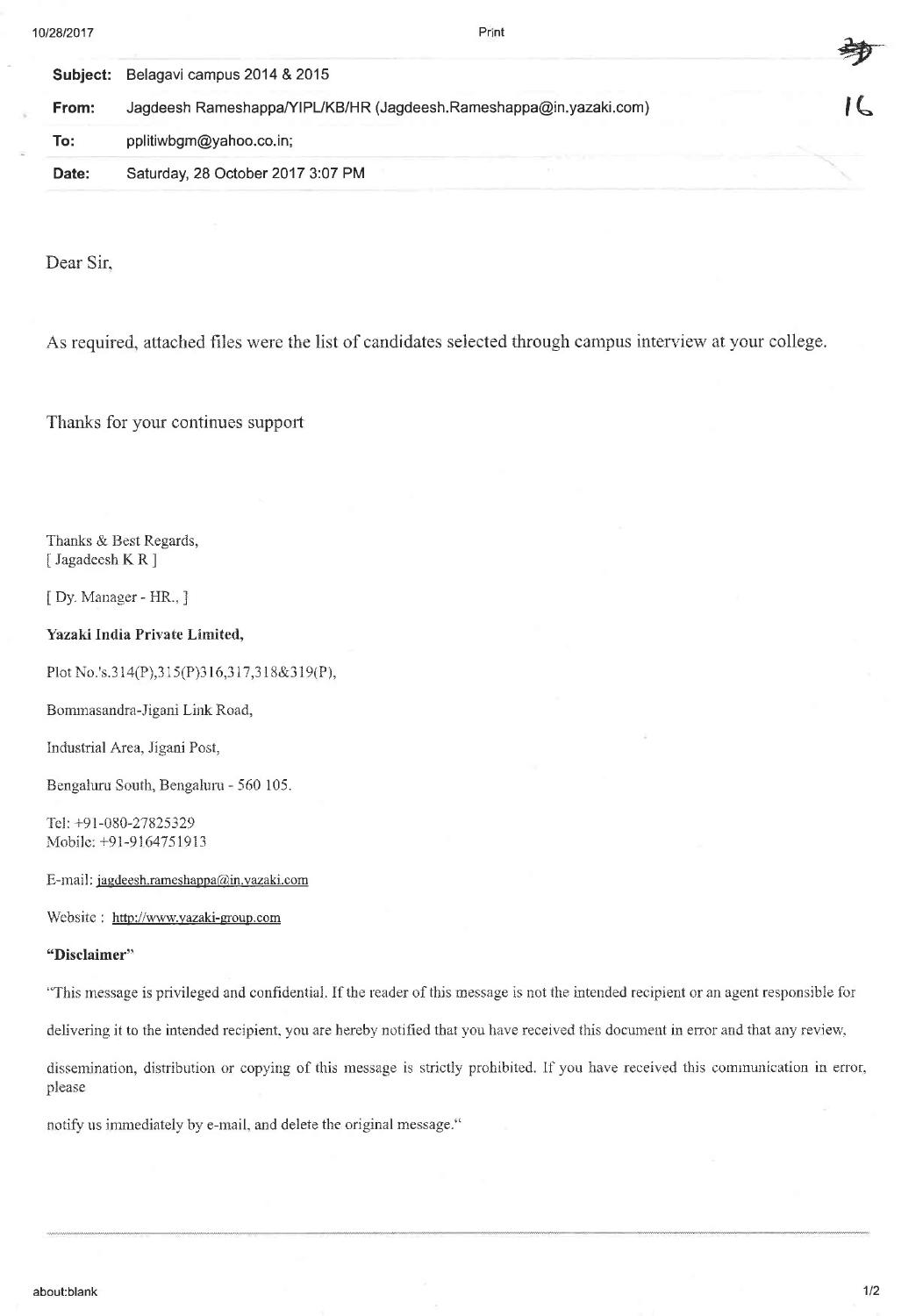## BELAGAVI CAMPUS 2015. SHORTLISTED CANDIDATES

| <b>SLNO</b>    | <b>NAME OF CANDIDATE</b>           | <b>DOB</b> | <b>GENDER</b> | <b>CONTACT NO</b> | <b>QUALIFICATION</b> |
|----------------|------------------------------------|------------|---------------|-------------------|----------------------|
| $\mathbf{1}$   | <b>PAVITRA S TOTAGI</b>            | 07.12.1996 | F.            | 9482214539        | <b>COPA</b>          |
| $\overline{2}$ | <b>ARATI K KAKATKAR</b>            | 05.10.1995 | F             | 8970522069        | <b>COPA</b>          |
| 3              | IPRIYANKA NABHIRAJ BALIKAR         | 31.07.1993 | F             | 8867641306        | <b>COPA</b>          |
| 4              | <b>VIJAYALAXMI NAGESH KOKITKAR</b> | 06.02.1998 | F.            | 9844200995        | EM.                  |
| 5              | PREMA BHARAMAPPANAVAR              | 05.03.1991 | F             | 9620560340        | <b>COPA</b>          |
| 6              | ATITYAPARAVEEN DESAI               | 27.03.1995 | F             | 9449089786        | <b>COPA</b>          |
| $\overline{7}$ | TABHARBANU DESAI                   | 30.01.1996 | F             | 9449883122        | <b>COPA</b>          |
| 8              | SUNITA A CHALAWADI                 | 31.05.1996 | F             | 9902934533        | <b>COPA</b>          |
| 9              | <b>GAYATRI P CHALAWADI</b>         | 10.04.1996 | F             | 7353570899        | <b>COPA</b>          |
| 10             | POOJA ANAND PATIL                  | 10.11.1996 | F             | 8951519206        | <b>EM</b>            |
| 11             | TEJASWINI M JAGANNANAVR            | 20.02.1998 | F             | 9663474852        | EM                   |
| 12             | DIVYA C ANGOLKAR                   | 02.06.1997 | F             | 9686912217        | EM                   |
| 13             | KARISHMA MARUTI TAKKEKAR           | 11.10.1996 | F             | 7411414240        | <b>EM</b>            |
| 14             | <b>AKSHATA S PATIL</b>             | 19.01.1995 | F             | 8904310150        | EM                   |
| 15             | SONALI YALLAPPA GURAV              | 12.03.1996 | F             | 9538448031        | EM                   |
| 16             | <b>AMBIKA ANIL BHAGAT</b>          | 01.02.1995 | F             | 9620762855        | EM                   |
| 17             | <b>SHRUTI C PATIL</b>              | 01.06.1992 | F             | 9731024653        | <b>COPA</b>          |
| 18             | <b>GEETA S SONAPPANAVAR</b>        | 12.06.1996 | F             | '07812864273      | <b>COPA</b>          |
| 19             | RENUKA BALAPPA MADHUBARAMMANAVAR   | 27.03.1996 | F             | 9738854985        | <b>COPA</b>          |
| 20             | ISUJATA I KAMMAR                   | 31.07.1994 | F             | 8880326211        | <b>COPA</b>          |
| 21             | SNEHAL I UPPIN                     | 01.12.1996 | F             | 7411633523        | <b>COPA</b>          |
| 22             | <b>AKSHATA R KOLI</b>              | 09.06.1996 | F             | 8762618589        | <b>COPA</b>          |
| 23             | JYOTI SARJERAO DALAVI              | 31.07.1995 | F             | 9900626815        | <b>COPA</b>          |
| 24             | SEEMA A BASTWAD                    | 24.12.1996 | F             | 9449624468        | <b>COPA</b>          |
| 25             | <b>VISHWANATH S BYAGI</b>          | 01.11.1994 | M             | 8277063978        | IΠ                   |
| 26             | <b>MEHEBOOBSUBANI R HUBBLI</b>     | 09.04.1996 | М             | 8867863724        | ITI                  |
| 27             | <b>IMRAN K BALAPRAVEESH</b>        | 30.01.1996 | м             | 9663533589        | ITI                  |
| 28             | <b>IRAPPA V GANIGER</b>            | 07.07.1996 | M             | 8088035501        | MMV                  |
| 29             | DAYANAND D KAKATKAR                | 28.06.1995 | M             | 9449890272        | ΙTΙ                  |
| 30             | <b>ABHISHEK NARAYAN TIBILE</b>     | 01.01.1995 | м             | 9096318702        | ITI                  |
| 31             | <b>ANIL MALLAPPA NAGAMARE</b>      | 04.01.1996 | М             | 8904182580        | ITI                  |
| 32             | ABHIJEET RAGHUNATH MHASWEKAR       | 04.04.1996 | м             | 9035327252        | ITI                  |
| 33             | MANJUNATH BASAVARAJ MALLAPUR       | 01.01.1995 | м             | 7353381121        | ITI                  |
| 34             | MUDAKAPPA K DUBBINAMARADI          | 12.12.1996 | м             | 8197146293        | T                    |
| 35             | YASHAWANT T TELAGADE               | 15.09.1993 | М             | 8050814430        | ITL                  |
| 36             | YALLANAGOUD B BELLIKATTI           | 10.05.1996 | м             | 8792582834        | IТI                  |
| 37             | AMIT APPANNA GHASTI                | 16.06.1996 | М             | 9886811043        | T                    |
| 38             | SACHIN KRISHNA KUMBAR              | 17.07.1995 | М             | 9591343880        | ITI                  |
| 39             | AJITH BALU BORAGUNDE               | 31.05.1995 | м             | 9900972963        | IТI                  |
| 40             | AMUL BASANNAVAR                    | 07.06.1996 | м             | 9916152217        | ITI                  |
| 41             | NAGARAJ I HANJI                    | 01.06.1994 | м             | 9880149346        | Щ                    |
| 42             | <b>KEDAR KISHAN DHULAJI</b>        | 09.06.1996 | м             | 7411316524        | <b>ELECTRICIAN</b>   |
| 43             | SACHIN MAHADEV KUMBAR              | 01.10.1996 | M             | 8722265775        | ΙTΙ                  |
| 44             | <b>MOSIN M MULLA</b>               | 26.08.1995 | М             | 9743118011        | <b>FITTER</b>        |
| 45             | <b>UDAYKUMAR CHAVHAN</b>           | 26.02.1995 | м             | 8095251092        | FITTER               |
| 46             | ROHIT J DESAI                      | 03.04.1995 | М             | 7760219627        | MMV                  |
| 47             | <b>IRANNA FA KEMPANNA</b>          | 29.06.1993 | M             | 7026475733        | <b>FITTER</b>        |
| 48             | <b>ABHISHEK S JADHAV</b>           | 03.06.1995 | м             | 7795812933        | <b>FITTER</b>        |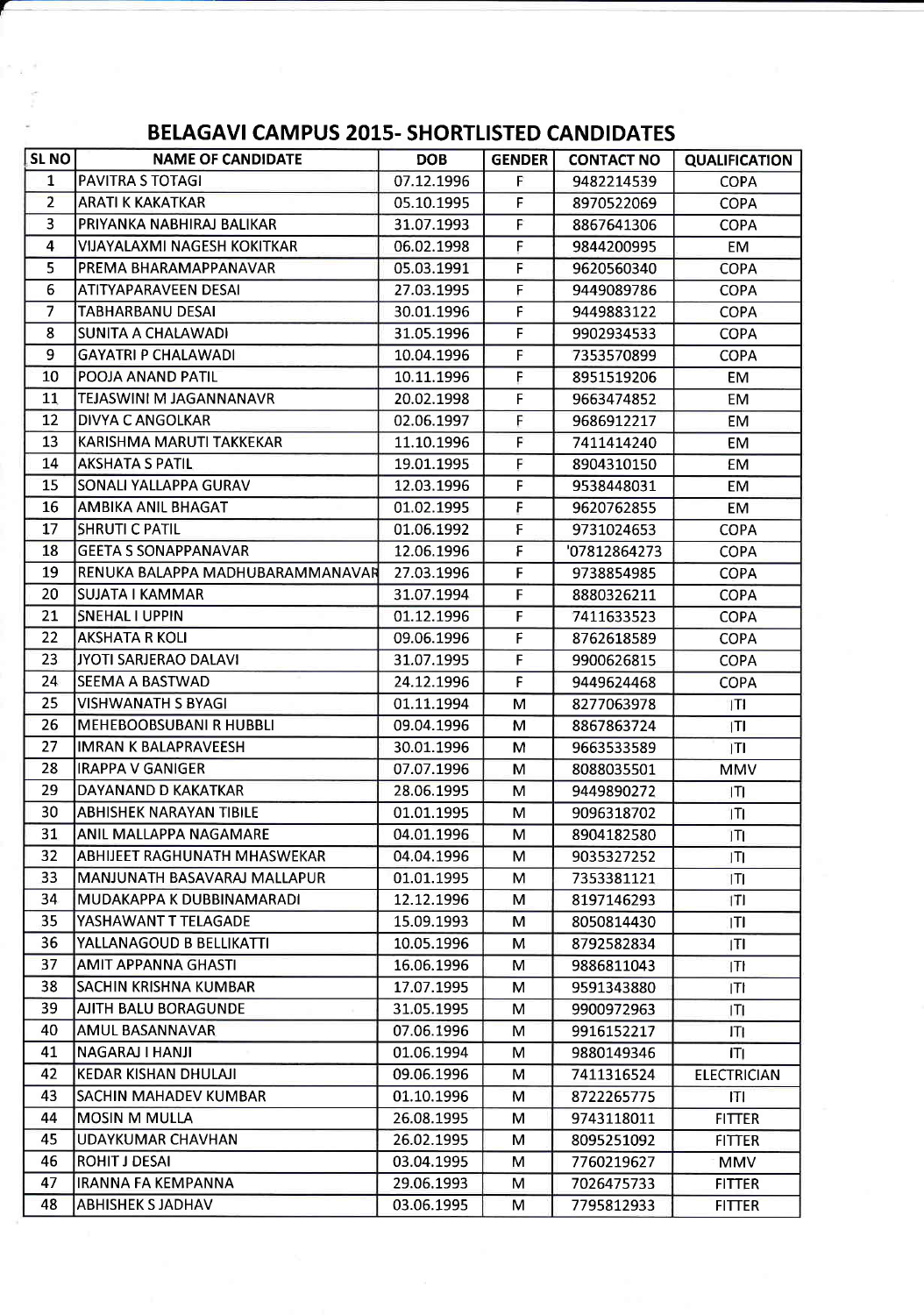| 49 | MD YASEEN M DESAI              | 01.06.1996  | M | 9901476988 | <b>FITTER</b>      |
|----|--------------------------------|-------------|---|------------|--------------------|
| 50 | <b>BASAVARAJ ARJUN KALIBAG</b> | 21.04.1996  | M | 9980159625 | IΤI                |
| 51 | RAHUL A MIRAJAKAR              | 13.10.1995  | M | 8495907771 | <b>MMV</b>         |
| 52 | IRAPPA SHIVAPPA SAVALAGI       | 01.06.1995  | М | 7411014349 | <b>FITTER</b>      |
| 53 | SUNIL SIDDAPPA NOOLI           | 15.06.1995  | М | 9632396441 | Щ                  |
| 54 | <b>CHETAN A PATIL</b>          | 23.05.1996  | M | 8050911196 | ITI                |
| 55 | KIRAN MANOHAR PATIL            | 14.06.1996  | м | 9845719664 | <b>FITTER</b>      |
| 56 | <b>BABAGOUDA S PATIL</b>       | 30.08.1996  | M | 7819185393 | <b>FITTER</b>      |
| 57 | <b>NAGAPPA NAIK</b>            | 31.07.1994  | М | 8970055621 | <b>FITTER</b>      |
| 58 | PRAKASH BELLIGERI              | 13.08.1996  | м | 7829687911 | MMV                |
| 59 | NUMANBEG INAMDAR               | 04.04.1991  | M | 9739865565 | MMV                |
| 60 | TASHIWALE ADILSHA SHABBIR      | 13.03.1996  | M | 8147563173 | Ш                  |
| 61 | ABHISHEK A VIBHUTIMATH         | 21.01.1995  | M | 8431159184 | IΠ                 |
| 62 | ATAULLA J DALAWAI              | 19.05.1996  | M | 9743983946 | <b>ELECTRICIAN</b> |
| 63 | JOTESH KITTURKAR               | 17.01.1996  | M | 9480543602 | <b>ELECTRICIAN</b> |
| 64 | JOTIBA ARUN GUGARATTI          | 11.06.1994  | м | 9743789230 | <b>FITTER</b>      |
| 65 | MAHESH JAYASINGH JADHAV        | 10.010.1992 | M | 7090181866 | <b>FITTER</b>      |
| 66 | KIRAN BALAKRISHNA CHOUGALE     | 25.09.1994  | м | 8095133395 | <b>FITTER</b>      |
| 67 | ANUP TAMMANNA BHANGI           | 11.10.1996  | М | 9742567302 | <b>TURNER</b>      |
| 68 | NAGARJ G MADIWALAR             | 02.03.1996  | М | 8861390934 | <b>FITTER</b>      |
| 69 | MAHAVEER VARDHAMAN HATTIHOLI   | 01.06.1996  | M | 9164363708 | EM                 |
| 70 | MATEEN R NADAF                 | 05.06.1995  | м | 7829626710 | ITI                |
| 71 | SUDHIR M RAUT                  | 10.03.1994  | M | 9632048846 | $\mathsf{H}$       |
| 72 | <b>SHUBHAM M MUNOLKAR</b>      | 09.10.1995  | M | 8197273876 | <b>ELECTRICIAN</b> |
| 73 | RAGHAVENDRA P KALASAPPAGOL     | 03.01.1993  | м | 7353900230 | <b>ELECTRICIAN</b> |
| 74 | AMBRESH V PUJARI               | 15.09.1995  | м | 9901422766 | <b>ELECTRICIAN</b> |
| 75 | KISHOR KASHINATH HAVAL         | 13.04.1995  | M | 7411135608 | IП                 |
| 76 | <b>SHRIDHAR I CHOUGALA</b>     | 30.11.1996  | M | 9739506930 | ITI                |
| 77 | SHIVANAD MALLIKARJUN MANOJI    | 17.02.1996  | M | 9900361887 | IΤI                |
| 78 | <b>MAHENDRA PAWASHE</b>        | 06.10.1995  | M | 7676937972 | <b>TURNER</b>      |
| 79 | VISHAL NAGANNAVAR              | 07.09.1996  | M | 9590721143 | EM                 |
| 80 | RAJAKIRAN R AVARGOL            | 07.01.1993  | M | 7795080952 | <b>TURNER</b>      |
| 81 | CHETAN PANDAPPA YARABANDI      | 30.06.1995  | М | 8951769465 | łТJ                |
| 82 | <b>MAHESH GADDI</b>            | 12.19.1996  | м | 8050861743 | ITI                |
| 83 | SHASHIDHAR S ROTTI             | 03.06.1995  | м | 9538900523 | <b>FITTER</b>      |
| 84 | TIRAPPA NAGALAPUR              | 12.07.1995  | м | 9164561903 | <b>FITTER</b>      |
| 85 | KUMAR KARAMBALKAR              | 28.11.1996  | М | 7760861339 | MMV                |
| 86 | VITTHAL BEERAPPA PUJERI        | 17.03.1998  | M | 9743123739 | <b>MMV</b>         |
| 87 | <b>RAJESH GUNDAMI</b>          | 30.05.1996  | M | 8147627503 | <b>ELECTRICIAN</b> |
| 88 | MOUNESHWAR RAMESH POTADAR      | 22.09.1997  | M | 8861174297 | MMV                |
| 89 | <b>UMESH B KAMMAR</b>          | 15.07.1994  | M | 9964621161 | <b>FITTER</b>      |
| 90 | RUDRANAIK SAVALAGI             | 01.06.1995  | M | 7406703438 | <b>FITTER</b>      |
| 91 | PRASHANT NAIK                  | 01.03.1994  | M | 7760293134 | MMV                |
| 92 | <b>PRATIK SIDDHANTI</b>        | 24.07.1994  | М | 8095926862 | <b>MMV</b>         |
| 93 | HALAPPA PARASHURAM BYATAGAR    | 08.10.1996  | м | 8971781582 | <b>FITTER</b>      |
| 94 | <b>GAJANAND B JABAGOUDAR</b>   | 12.12.1994  | M | 8970726259 | <b>ELECTRICIAN</b> |
| 95 | SAMPATH S DODAMANI             | 04.12.1996  | M | 8151986380 | <b>TURNER</b>      |
| 96 | RAHUL SIDDAPPA AGASAGI         | 12.08.1996  | м | 8105548271 | <b>FITTER</b>      |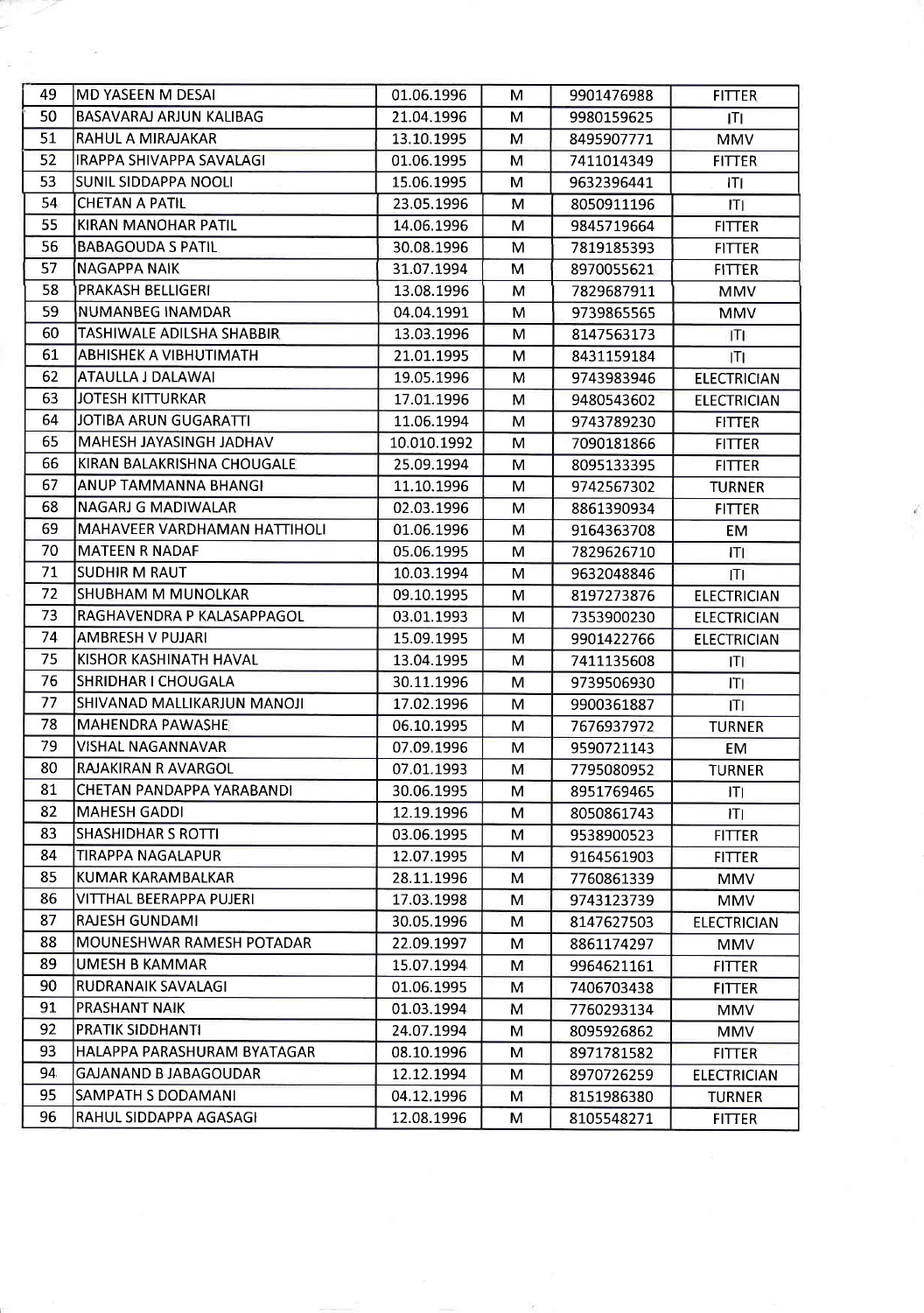| Belgum ITI Selected Candidats -- 2014 |                                 |               |            |                    |                   |  |
|---------------------------------------|---------------------------------|---------------|------------|--------------------|-------------------|--|
| <b>SLNO</b>                           | <b>NAME</b>                     | <b>GENDER</b> | <b>DOB</b> | <b>TRADE</b>       | <b>CONTACT NO</b> |  |
| $\mathbf{1}$                          | ATIQABANU ABDULRASHID SANADI    | F             | 18.04.1992 | <b>EM</b>          | 7026378402        |  |
| $\overline{2}$                        | SHRUTI PARASHRAM BHOPALE        | F             | 22.10.1996 | İΤΙ                | 8970937617        |  |
| 3                                     | SONALI KANGRALKAR               | F             | 16.06.1994 | ITI                | 9379605240        |  |
| 4                                     | KIRTI VIJAY SAMARTH             | F             | 12.10.1996 | <b>EM</b>          | 8970010257        |  |
| 5                                     | <b>KARUNA B PATIL</b>           | F             | 29.05.1996 |                    | 9611957528        |  |
| 6                                     | SHITAL PARASHARAM PATIL         | F             | 30.04.1994 |                    | 9591857218        |  |
| $\overline{7}$                        | KARTIKA RAJASHEKAR HALAGI       | F             | 25.07.1994 | <b>COPA</b>        | 8050989221        |  |
| 8                                     | <b>MEENAXI NANDIHALLI</b>       | F             | 28.07.1994 | <b>COPA</b>        | 8762516861        |  |
| 9                                     | MALAPRABHA HANUMANT BIRJE       | F             | 23.06.1996 | <b>ELECTRONIC</b>  | 8105630291        |  |
| 10                                    | <b>LAXMI KESAREKAR</b>          | F             | 26.12.1993 | <b>EM</b>          | 8095452891        |  |
| 11                                    | <b>ASMITA METRI L</b>           | F             | 10.04.1994 | <b>EM</b>          | 9481046362        |  |
| 12                                    | JYOTI PRAKASH KENGERI           | F             | 08.05.1996 | <b>COPA</b>        | 9743392851        |  |
| 13                                    | <b>RENUKA KAREGAR</b>           | F             | 20.12.1994 | EM                 | 8904246469        |  |
| 14                                    | <b>GEETA ASHOK HAIBATTI</b>     | F             | 01.05.1996 | <b>COPA</b>        | 9902720905        |  |
| 15                                    | SEEMA NAGAPPA CHALUVADI         | F             | 25.09.1994 | <b>EM</b>          | 9632241636        |  |
| 16                                    | <b>ASHWINI CHALUVADI</b>        | F             | 06.06.1995 | <b>COPA</b>        | 7353274559        |  |
| 17                                    | <b>SHRUTI HUKKERI M</b>         | F             | 20.08.1992 | <b>COPA</b>        | 9448989421        |  |
| 18                                    | <b>TEJASWINI RAVI YALLURKAR</b> | F             | 26.08.1995 | EM                 | 8050757455        |  |
| 19                                    | <b>ASHWINI ASHTEKAR</b>         | F             | 01.11.1993 | <b>EM</b>          | 7353236161        |  |
| 20                                    | <b>GEETA SUNADHOLI</b>          | F             | 10.03.1996 | <b>EM</b>          | 9741904328        |  |
| 21                                    | POOJA CHACHADI Y                | F             | 30.04.1996 | <b>EM</b>          | 8762000879        |  |
| 22                                    | <b>VEENA DESAI</b>              | F             | 06.04.1988 |                    | 7406312831        |  |
| 23                                    | <b>SWAPNA R DESHBAGH</b>        | F             | 26.09.1995 |                    | 9980734298        |  |
| 24                                    | <b>ARATI LAXMAN ISHRAN</b>      | F             | 21.05.1994 |                    | 8861484707        |  |
| 25                                    | PRASHILA L GORAL                | F             | 24.07.1996 | <b>COPA</b>        | 8970324661        |  |
| 26                                    | PRATIKSHA P PATIL               | F             | 20.10.1992 | EM, COPA           | 8970601674        |  |
| 27                                    | REKHA AJJAPPA DALAVAI           | F             | 02.07.1995 | <b>EM</b>          | 8861428153        |  |
| 28                                    | POONAM A PATIL                  | F             | 05.09.1993 | <b>EM</b>          | 8722139037        |  |
| 29                                    | <b>MANGALA MAHADEV PATIL</b>    | F             | 19.03.1993 | EM                 | 8123335210        |  |
| 30                                    | lanand Basavanni Mavanoor       | м             | 26.01.1996 |                    | 9980383854        |  |
| 31                                    | <b>RAMESH KHAVANI</b>           | м             | 06.06.1993 |                    | 8748847756        |  |
| 32                                    | <b>BABU GURUPADAPPA GANIGER</b> | м             | 04.05.1995 |                    | 9739981281        |  |
| 33                                    | SHRIKANT S SHINDAL              | м             | 26.03.1996 | <b>ELECTRICIAN</b> | 7411800919        |  |
| 34                                    | MANJUNATH BASAPPA PISHENNAVAR   | м             | 21.05.1996 | <b>ELECTRICIAN</b> | 8151812415        |  |
| 35                                    | ARJUN TALAWAR                   | м             | 05.08.1992 | EM                 | 9916006195        |  |
| 36                                    | <b>PRAVEEN PRAKASH SUTAR</b>    | м             | 25.07.1996 | <b>ELECTRICIAN</b> | 7676983553        |  |
| 37                                    | <b>CHANDAN SABAREKAR</b>        | М             | 24.05.1996 | <b>FITTER</b>      | 9972518549        |  |
| 38                                    | PRASHANT NAGANOORI              | м             | 02.12.1993 | ESM                | 8867439804        |  |
| 39                                    | <b>SHAHBAZ PEERZADE</b>         | м             | 03.06.1995 |                    | 9141790831        |  |
| 40                                    | <b>IMTIYAZROJEWALE</b>          | М             | 25.06.1996 |                    | 8495925181        |  |
| 41                                    | PRASAD CHANRAKANT TONDALE       | M             | 08.10.1996 |                    | 9620329350        |  |
| 42                                    | CHANABASU TILAGANJI             | м             | 09.08.1993 | <b>FITTER</b>      | 8792696979        |  |
| 43                                    | NAGARAJA B MELED                | м             | 15.07.1994 |                    | 9900673324        |  |
| 44                                    | SIDARI PUNALIK BADAKUNDRI       | М             | 05.08.1996 |                    | 9845103595        |  |
| 45                                    | SHIVAPRASAD GAYAKAWAD           | м             | 27.06.1995 |                    | 9538098899        |  |
| 46                                    | AMRUT VASANTKADAM               | M             | 14.12.1995 |                    | 9686359833        |  |

 $\overline{\psi}$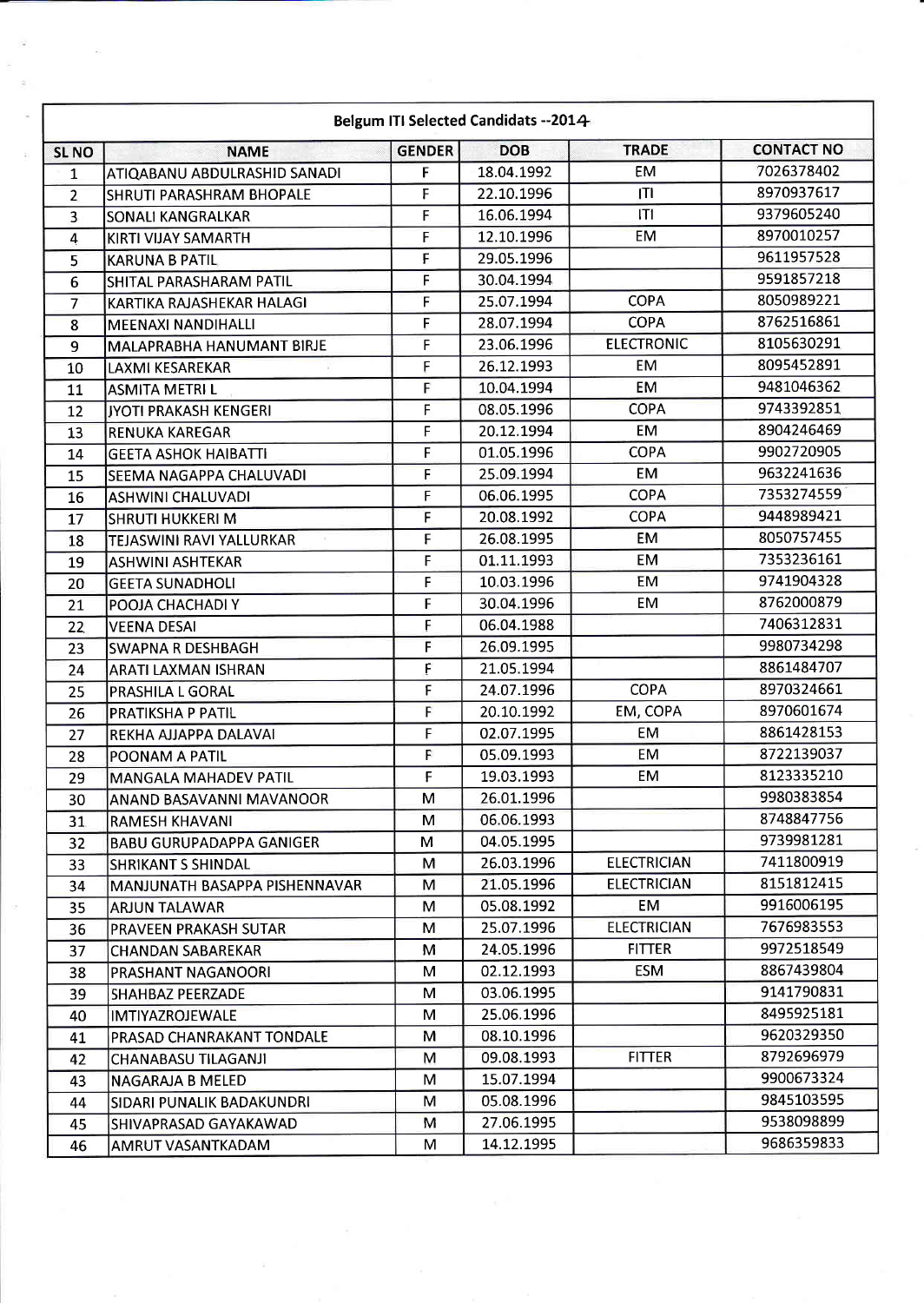| 47 | MAHAVEER BAMMAGOL             | M | 01.04.1995  |                    | 7353954469 |
|----|-------------------------------|---|-------------|--------------------|------------|
| 48 | <b>CHANDRAGOUD R PATIL</b>    | M | 05.12.1994  |                    | 7760211764 |
| 49 | PRAMOD PANTOJI                | M | 01.06.1996  |                    | 8884098436 |
| 50 | <b>ABHISHEK BANDI</b>         | м | 28.03.1995  | <b>ELECTRICIAN</b> | 8904172268 |
| 51 | <b>SHREEDHAR R POTADAR</b>    | м | 23.02.1994  | EM                 | 8095371341 |
| 52 | RAJESH MANGANAKAR             | M | 04.12.1995  | <b>ELE</b>         | 9739540577 |
| 53 | BASAVARAJ P CHANNANNAVAR      | м | 15.04.1996  | <b>FITTER</b>      | 7411634298 |
| 54 | VISHAL SUNKAD                 | м | 20.04.1994  | <b>EM</b>          | 8792106670 |
| 55 | PRAKASH JADHAV                | M | 20.070.1994 | <b>ELECTRICIAN</b> | 8088799272 |
| 56 | <b>RAJES ASHOK SANGOLLI</b>   | м | 13.04.1996  | EM                 | 7795867367 |
| 57 | <b>MARUTI PATIL</b>           | м | 01.06.1993  | <b>ELECTRICIAN</b> | 8904533182 |
| 58 | <b>ASIF NESERGI</b>           | M | 01.07.1996  |                    | 8904770754 |
| 59 | <b>DNYANESHWAR B PARSUCHE</b> | M | 02.09.1996  | <b>ELECTRICIAN</b> | 9448692045 |
| 60 | SAGAR SHEKHAR WALI            | M | 15.07.1996  | <b>ELECTRICIAN</b> | 8151812518 |
| 61 | <b>MAHANTESH KARIGAR</b>      | M | 18.02.1995  |                    | 9945476768 |
| 62 | NAGESH VITHAL GANEBAILKAR     | M | 23.06.1996  | <b>COPA</b>        | 9714063020 |
| 63 | <b>SACHIN KOLI</b>            | м | 05.06.1995  |                    | 9535501349 |
| 64 | <b>MARUTI B KADETTI</b>       | M | 30.06.1994  | <b>ELECTRICIAN</b> | 9164395556 |
| 65 | MUJAMIL ABDULMAJID MUJAEAR    | м | 11.08.1996  | <b>FITTER</b>      | 8867846429 |
| 66 | <b>AKASH L HUKKERI</b>        | M | 10.06.1996  | <b>ELECTRICIAN</b> | 8722265901 |
| 67 | <b>BHIMAPPA TALAWAR</b>       | м | 03.11.1993  | EМ                 | 9535454816 |
| 68 | MALLIKARJUN BHAJANTARI        | м | 10.03.1995  |                    | 8792162855 |
| 69 | ARUN SIDDHAPPA MATOLLI        | м | 15.07.1996  | <b>ESM</b>         | 8971177310 |
| 70 | SHIVAND C HEBBALAKAR          | м | 01.01.1996  | <b>FITTER</b>      | 9964298642 |
| 71 | <b>SANJAY SOGALI</b>          | м | 28.05.1994  | <b>ELECTRICIAN</b> | 8904299864 |
| 72 | TAFAZZUL RSHAIKH              | M | 18.05.1996  | <b>ELECTRICIAN</b> | 8904511159 |
| 73 | RMKRISHNA YALLAPPA SAVANT     | м | 19.02.1995  |                    | 8867112558 |
| 74 | ABDULLAH U MUJAWAR            | M | 19.09.1995  | <b>ELECTRICIAN</b> | 8722976507 |
| 75 | NIYAZAHAMED KGADAGIN          | м | 16.06.1994  |                    | 7899538853 |
| 76 | PIROZ MUJAWAR                 | M | 27.05.1994  |                    | 9164096765 |
| 77 | <b>AMIR DONGRI</b>            | M | 17.12.1992  |                    | 8088122903 |
| 78 | VINAYAK B BANKAR              | м | 13.02.1996  | <b>EM</b>          | 9535991544 |
| 79 | <b>PANDURANG MANDHARE</b>     | м | 08.04.1995  | <b>COE</b>         | 8497080945 |
| 80 | CHINTAMANI SHINGYANAVAR       | M | 05.10.1993  | <b>IT ISM</b>      | 8497845253 |
| 81 | <b>IBRAHIM BADAWALE</b>       | м | 02.01.1996  | EM                 | 9663551254 |
| 82 | <b>RAKESH GANIER</b>          | м | 20.07.1993  | <b>ELECTRICIAN</b> | 8861580703 |
| 83 | LAXMAN MARUTI BADIGER         | м | 01.06.1996  | <b>ELECTRICIAN</b> | 7829709724 |
| 84 | <b>MANJUNATH SUTAR</b>        | м | 21.01.1992  | <b>ELECTRICIAN</b> | 8792129254 |
| 85 | <b>VISHAL BADIGER</b>         | м | 01.07.1994  | <b>FITTER</b>      | 9742508217 |
| 86 | <b>MANJUNATH R YALLUR</b>     | м | 15.05.1996  | <b>FITTER</b>      | 8147489148 |
| 87 | <b>BALAPPA C RAYANNAVAR</b>   | м | 11.12.1995  |                    | 9611271622 |
| 88 | MADIWALI NAGAPPA CHALAWADI    | M | 22.10.1996  | <b>FITTER</b>      | 9008658084 |
| 89 | IMAHESH M CHANAMANTAGOL       | M | 28.07.1994  | <b>FITTER</b>      | 9538630655 |
| 90 | RAJESAB KDADEBAI              | м | 09.05.1995  | <b>ELECTRICIAN</b> | 8105947750 |
| 91 | SALIM SATTARSAHEB MULLA       | M | 10.04.1994  |                    | 9591936710 |
| 92 | PRAVIN MULLAPPA PATIL         | м | 24.07.1992  | <b>ELECTRICIAN</b> | 9945570411 |
| 93 | <b>SHRIKANT G APPUGOL</b>     | М | 07.06.1996  | IT / ESM           | 8123211262 |
| 94 | <b>SURESH</b>                 | M | 15.08.1996  | IM                 | 9590413860 |
| 95 | PRAMOD A PATIL                | М | 17.03.1996  |                    | 9901872821 |

 $\sim 10^{-11}$